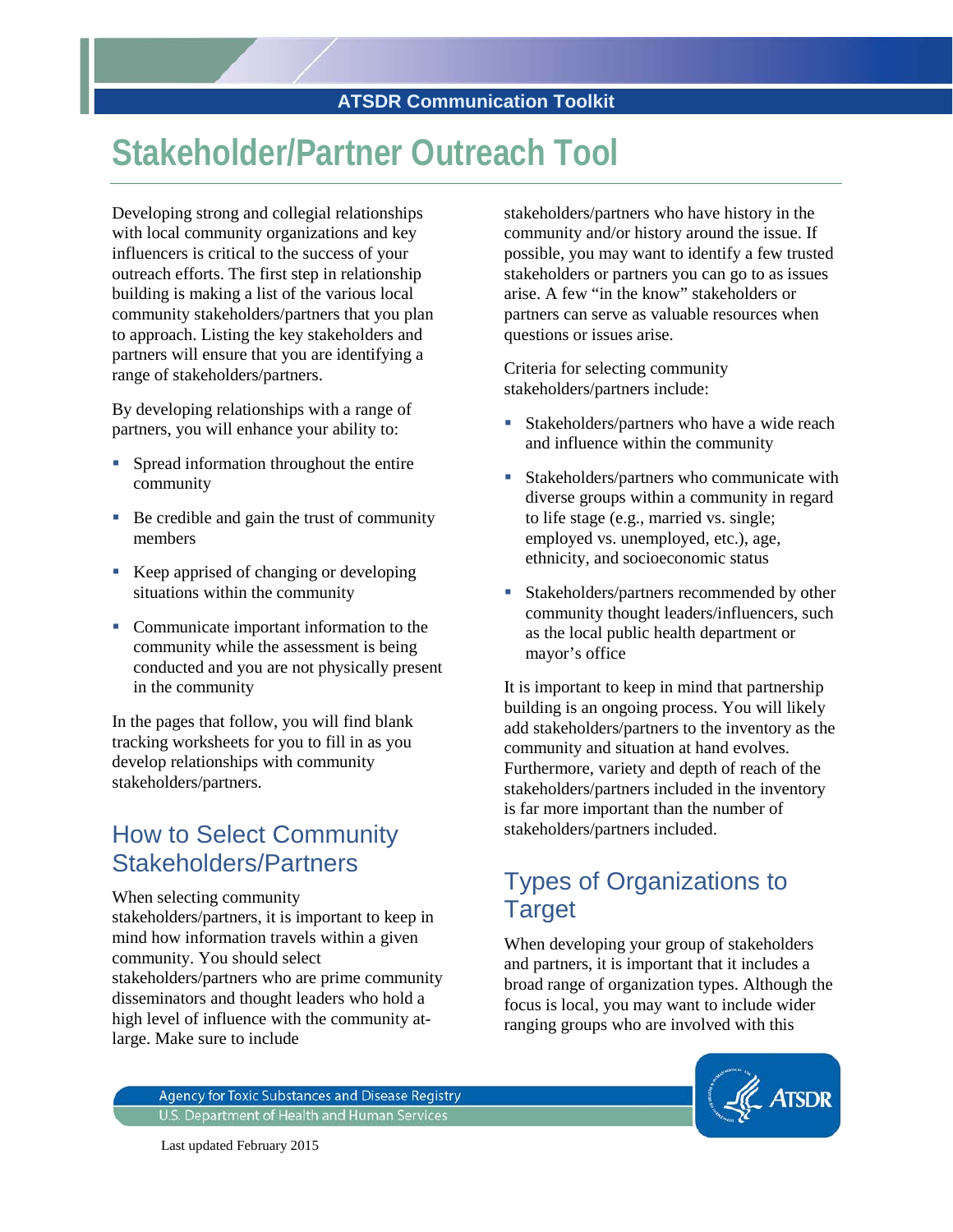

community/issue at the State or national levels. The different types of organizations you should capture in your inventory include:

- Chambers of commerce
- Civic or service organizations
- Community-based organizations (CBOs)
- Colleges and universities
- **Environmental organizations**
- Federal agencies
- $H$ ealth clinics
- **Hospitals**
- **Libraries**
- **Local emergency management services**
- Mayor's office
- News media (local newspapers, magazines, radio stations, TV news stations, etc.)
- Parent Teacher Associations (PTAs)
- Public health departments
- Religious organizations (churches, mosques, synagogues, etc.)

## Next Steps

Once your list is developed, the next step is to start contacting these potential partners and stakeholders to introduce yourself and ATSDR and discuss how you can work together to communicate with the community about the situation at hand, what is being done, and the level of health risk to the community.

If you are new to the community, you may want to conduct the Stakeholder/Partner Survey to collect information. If the partner/stakeholder seems open to providing assistance, you may want to ask them to attend the initial community meetings and/or help with information dissemination activities.

However, depending on the level of concern in the community, you may find that some partners are more interested in venting or advancing their own agendas than helping with the communication effort. Knowing this is important to understanding the community dynamic, as you will become aware of the potential for the focus to shift away from your outreach goal. However, this may change how you approach involving those particular partners in your efforts.

Once you've gathered information about the community from stakeholders/partners, conduct an analysis of the community characteristics to help you gain a sense of demographics and past environmental issues affecting the community. You can do this by:

- Asking partners
- Conducting Internet research
- Talking to staff at local, State, and Federal agencies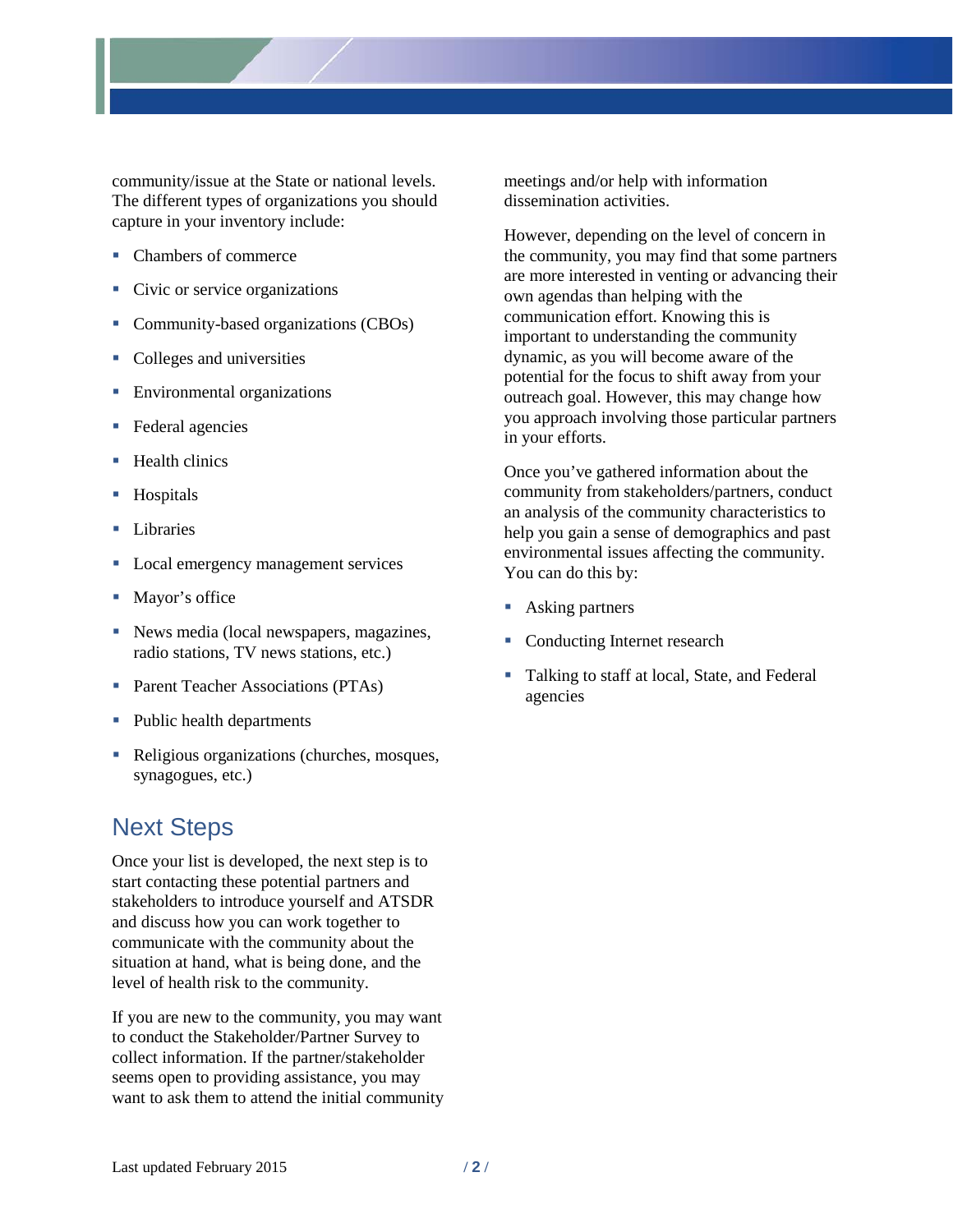<span id="page-2-1"></span><span id="page-2-0"></span>

| Organization | Organization Type <sup>1</sup> | <b>Address</b> | <b>Web Site</b> | <b>Contact Person<sup>2</sup></b> | <b>Notes</b> |
|--------------|--------------------------------|----------------|-----------------|-----------------------------------|--------------|
|              |                                |                |                 |                                   |              |
|              |                                |                |                 |                                   |              |
|              |                                |                |                 |                                   |              |
|              |                                |                |                 |                                   |              |
|              |                                |                |                 |                                   |              |
|              |                                |                |                 |                                   |              |
|              |                                |                |                 |                                   |              |
|              |                                |                |                 |                                   |              |
|              |                                |                |                 |                                   |              |
|              |                                |                |                 |                                   |              |
|              |                                |                |                 |                                   |              |
|              |                                |                |                 |                                   |              |
|              |                                |                |                 |                                   |              |
|              |                                |                |                 |                                   |              |

<sup>&</sup>lt;sup>1</sup> There are a broad range of organization types that are important to capture in your outreach efforts. Please see the section above for suggestions on the different types of organizations you should target in your dissemination efforts.

 $\overline{a}$ 

<sup>&</sup>lt;sup>2</sup> For this field, when possible include that contact person's name, phone number, and email address.